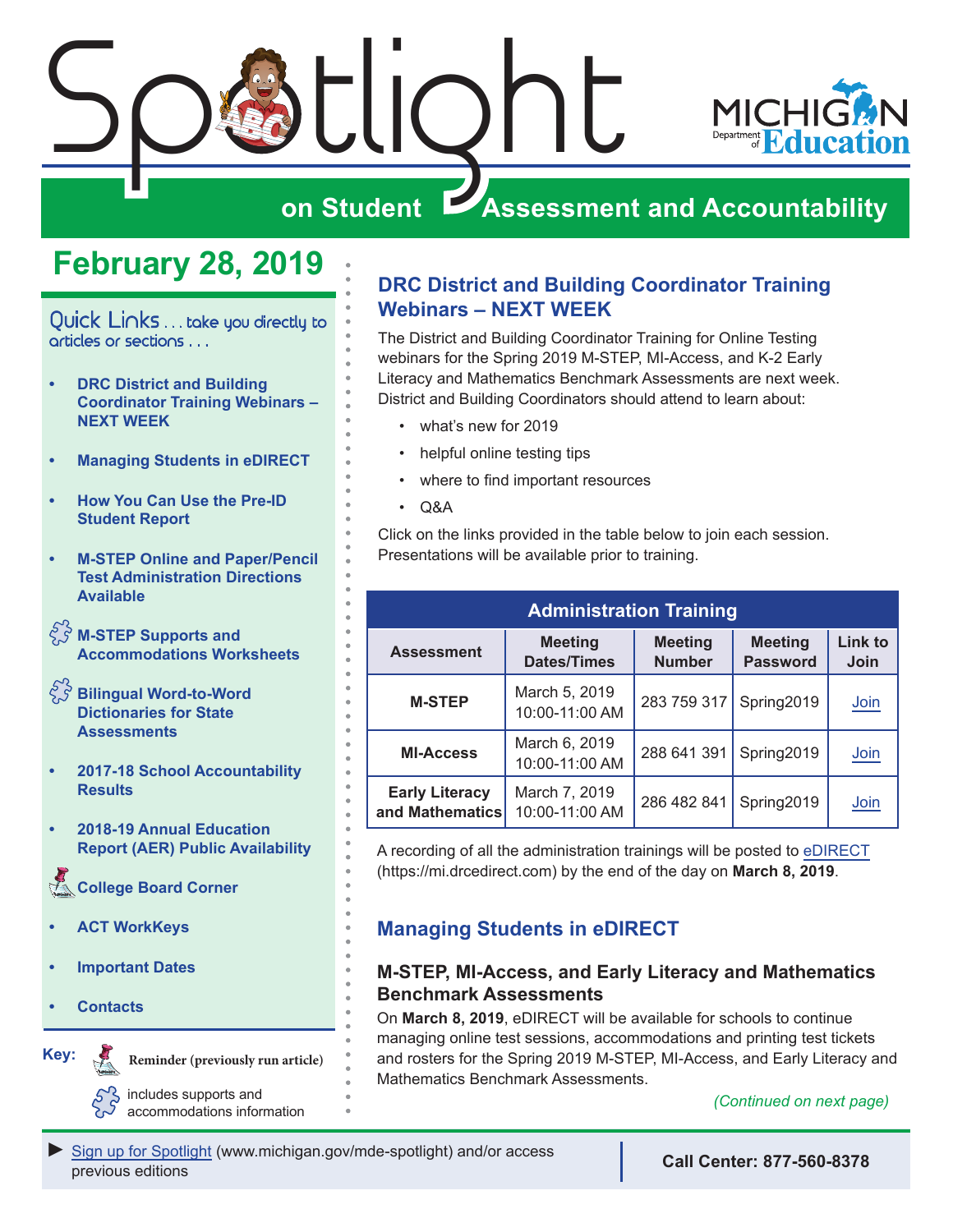<span id="page-1-0"></span>All users who have one of the following roles in the Office of Educational Assessment and Accountability (OEAA) Secure Site will have access to eDIRECT on March 8:

- District Administrator
- Public School Administrator
- Nonpublic School Administrator
- Online Test Admin AMS & eDIRECT Only
	- $\bullet$  district, public school and nonpublic school level
	- must also have access to M-STEP, MI-Access and/or Early Literacy and Mathematics Benchmark **Assessments**

Schools should continue to pre-identify students for testing on the OEAA Secure Site; from there, student information will be transferred to eDIRECT. Students will need to be put into an online test session in eDIRECT before printing test tickets and rosters. Students can no longer be entered into a test session in the Secure Site.

Students taking the MI-Access Supported Independence and Participation assessments will be transferred to eDIRECT in one test session, making it easier for schools print test tickets and to enter scores in the online answer document after testing is complete.

Users will receive their login and password for eDIRECT from Data Recognition Corp (DRC) at the email address in their Michigan Education Information System (MEIS) account. Be sure to verify or update your email address, if needed, in [MEIS](https://mdoe.state.mi.us/MEIS/Login.aspx) (https://mdoe.state.mi.us/MEIS/Login.aspx).

If you do not have access to eDIRECT on March 8 and need access to manage students, use the instructions [How do I](https://www.michigan.gov/documents/mde/How_do_I_get_access_to_eDIRECT_604305_7.pdf)  [get Access to eDIRECT?,](https://www.michigan.gov/documents/mde/How_do_I_get_access_to_eDIRECT_604305_7.pdf) found on the [Secure Site Training](http://www.michigan.gov/securesitetraining)  [web page](http://www.michigan.gov/securesitetraining) (www.michigan.gov/securesitetraining).

Test administrators are able to access tutorials and manuals for [eDIRECT](https://mi.drcedirect.com) (https://mi.drcedirect.com) without a login and password by going to **All Applications** → **General Information** → **Documents** or **Test Tutorials**.



### **How You Can Use the Pre-ID Student Report**

All students taking an online or paper/pencil Spring 2019 assessment must be pre-identified on the OEAA Secure Site. If kept up to date by the school, this is a full list of students testing, as well as additional student and test information.

Other than using the Pre-ID Student Report to verify that all students enrolled will be testing – **DID YOU KNOW?**

- The Pre-ID Student Report on the OEAA Secure Site for WIDA includes the student's barcode number from the Secure Site. If you do not have a printed barcode label for a student's paper/pencil test, you must use a yellow district/school label and complete the student information on the test booklet. The barcode number from the Secure Site must be completed in the State Defined Optional Data field on the student's test booklet.
- The Pre-ID Student Report can be downloaded into an excel spreadsheet and customized by deleting and/or adding additional columns:
	- $\bullet$  to create testing rosters for each assessment

*(Continued on next page)*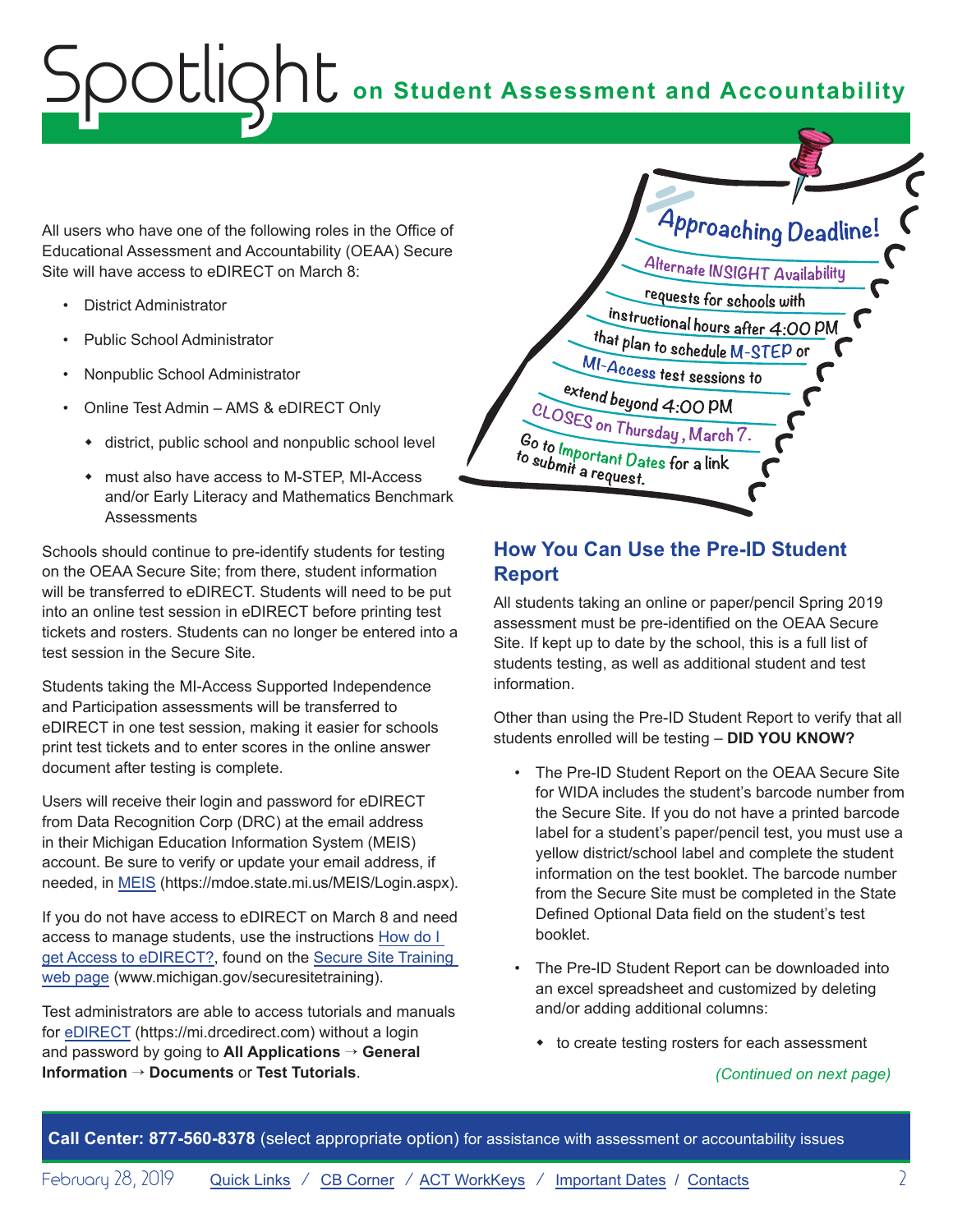- <span id="page-2-0"></span> $\bullet$  to create a sign-in sheet for testing sessions
- $\bullet$  to filter by paper/pencil testing to use as checklist to make sure all answer documents are accounted for and returned
- $\bullet$  to keep track of students who are absent and will need makeup materials ordered for SAT and **WorkKeys**
- $\bullet$  to keep track of students who are absent and will need to be included in a makeup testing session
- to keep track of reasons why a student did not test, to be ready for Answer Documents Received and Not Tested
- If are you using reporting codes, the Pre-ID Report can be filtered by the groups you create, which allows an easier way to create testing rosters by teacher/ groups. For more information on reporting codes, see the [February 21 Spotlight edition](https://www.michigan.gov/documents/mde/Spotlight_2.21.19_646992_7.pdf) (www.michigan.gov/ mde-spotlight)
- You can easily verify student demographics that are used for assessment reporting and accountability subgroups and work with your district Michigan Student Data System (MSDS) person to ensure the demographics are corrected in MSDS prior to the posted deadlines (usually a few weeks after the testing window has closed – watch the Spotlight for dates)

**Please note:** These are meant to be helpful suggestions for organizing your testing and not requirements. Also, if kept up to date by the school, the Pre-ID Student Report lists students who are testing, not your list of accountable students, even though they should be very similar.

We would love to hear the other ways that you have found to use the Pre-ID Student Report. Send an email to [mde-oeaa@](mailto:mde-oeaa%40michigan.gov?subject=) [michigan.gov](mailto:mde-oeaa%40michigan.gov?subject=) with other uses or tricks you have found.

### **M-STEP Online and Paper/Pencil Test Administration Directions Available**

The **Spring 2019 M-STEP Online and Paper/Pencil Test Directions** are now available on the [M-STEP web page](www.michigan.gov/mstep) (www.michigan.gov/mstep) under the **What's New** and **Current Assessment Administration** sections.

All test directions – both online and paper/pencil - are grade-specific. The test directions contain information critical to the administration of the various M-STEP assessments. Therefore, all Test Administrators must read the applicable test directions prior to test administration for each M-STEP assessment they will administer.

Test directions are sent to schools with Initial Material Orders according to Pre-ID counts. One test directions document is sent per 20 students who have been pre-identified, by test mode (online or paper/pencil). Schools can print additional copies of the test directions from the M-STEP web page as needed.

## $\Im$ <sup>3</sup> M-STEP Supports and Accommodations **Worksheets**

Test coordinators should organize the Universal Tools, Designated Supports, and Accommodations students need for the M-STEP assessments in advance of testing. This includes creating a list of these needs so that they can be easily input into eDIRECT prior to testing. This also helps ensure that students have what they need at the time they sit down to test. The Office of Educational Assessment and Accountability (OEAA) has created [worksheets](https://www.michigan.gov/mde/0,4615,7-140-22709_70117-347506--,00.html) to help coordinators stay organized. Download these interactive PDFs and get started today!

## $\hat{\mathbb{S}}$  Bilingual Word-to-Word Dictionaries for **State Assessments**

The use of bilingual word-to-word dictionaries is not allowed on every state assessment or content area. As a reminder to educators, a bilingual word-to-word dictionary is not a

#### *(Continued on next page)*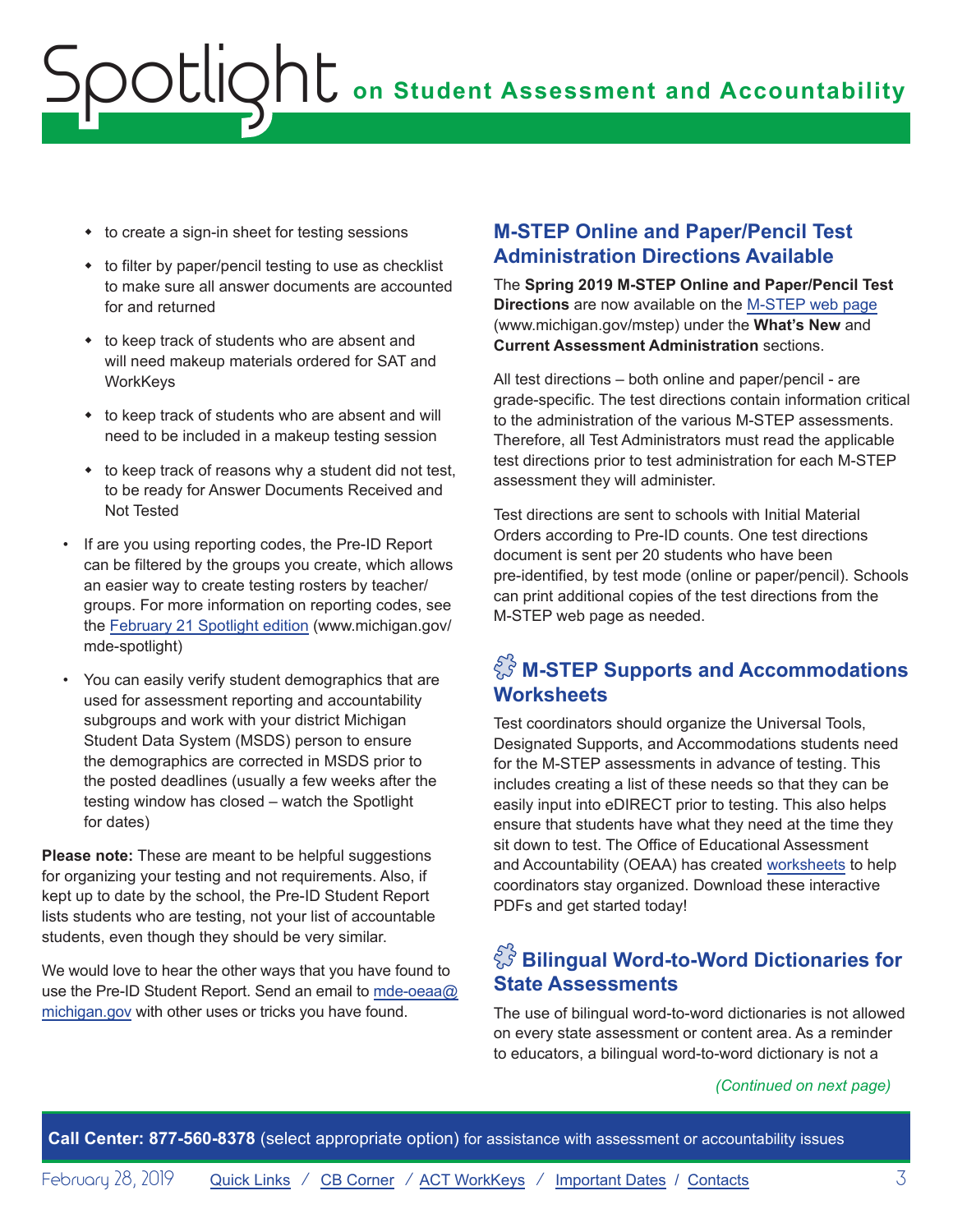<span id="page-3-0"></span>dictionary. This resource type does not provide definitions but only provides word-to-word translations. The information below can also be found in the [Supports & Accommodations](https://www.michigan.gov/documents/mde/Michigan_Accommodations_Manual.final_480016_7.pdf)  [Guidance Document](https://www.michigan.gov/documents/mde/Michigan_Accommodations_Manual.final_480016_7.pdf) located under the **Student Supports and Accommodations** section of the following assessment web pages. This applies to all grade levels for each assessment's content area listed.

#### **M-STEP:**

- Is NOT allowed on M-STEP English language arts.
- Is allowed on M-STEP mathematics, science, and social studies.
- The Michigan Department of Education (MDE) does not provide an approved list of dictionaries. Students may use dictionaries that they currently use in the classroom as long as they do not provide definitions.

#### **MI-Access:**

- Is allowed on all portions of the assessment except for text designated as Do Not Read Aloud.
- The MDE does not provide an approved list of dictionaries. Students may use dictionaries that they currently use in the classroom as long as they do not provide definitions.

#### **PSAT/SAT:**

- Is allowed for all portions of the assessment.
- College Board provides an approved list of bilingual word-to-word glossaries. Students may ONLY use glossaries from this approved list. **Please note:** The College Board and ACT lists are not the same.

#### **ACT WorkKeys:**

- Is allowed for all portions of the assessment.
- ACT provides an approved list of bilingual word-toword glossaries. Students may ONLY use glossaries from this approved list. **Please note:** The College Board and ACT lists are not the same.

#### **WIDA ACCESS for ELLs & WIDA Alternate ACCESS for ELLs:**

• Is NOT allowed for any portion of the WIDA assessments.

### **2017-18 School Accountability Results**

Results for the [2017-18 Michigan School Index System](http://www.mischooldata.org/SchoolIndex/Location.aspx) (www.mischooldata.org/SchoolIndex/Location.aspx) will be publicly available March 1, 2019 on [MISchoolData](https://www.mischooldata.org/) (www. mischooldata.org). The embargo for 2017-18 school accountability data is lifted with this public release.

Supporting resources for school districts to access for the Michigan School Index System can be found on the [Accountability web page](http://www.mi.gov/mde-accountability) (www.mi.gov/mde-accountability) under **Resources for Educators**.

When districts choose to share or communicate any of the information from its Index score, be aware that any student datafiles or screenshots of the School Index reports downloaded from MI School Data, when logged in as a secure user, are never to be shared publicly. Reports and files visible to logged-in users of the site contain unsuppressed and potentially personally identifiable information.

#### **2018-19 Annual Education Report (AER) Public Availability**

The Michigan Department of Education (MDE) has finalized the data and materials for schools to use in publishing their Annual Education Report (AER). Schools have had access to the preview version of the 2017-18 AER data and materials necessary for the creation of 2017-18 AERs since February 22, 2019 on [MI School Data](https://www.mischooldata.org/) (www.mischooldata. org). The AER will be available publicly on MI School Data on **March 1, 2019**.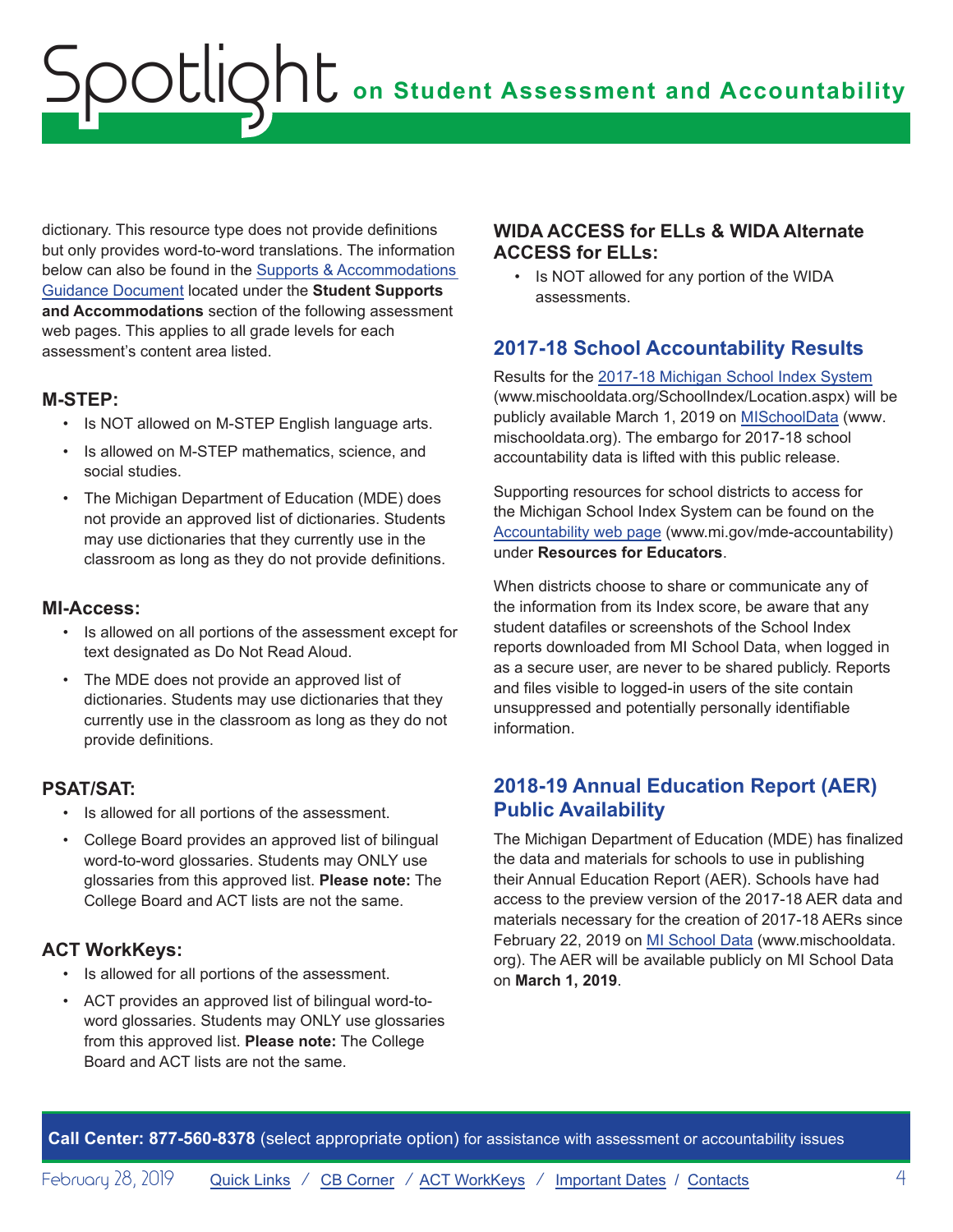#### <span id="page-4-1"></span><span id="page-4-0"></span>College Board Corner **Reminders**

 *Information on SAT*™*, PSAT 8/9*™*, and PSAT10*™ *provided by the College Board*

### **Training**

SAT with Essay, PSAT 10, and PSAT 8/9 test coordinators should have received an email with a link to access the required training. The online training can also be accessed directly [here](http://www.collegeboard.org/ptat) (www.collegeboard. org/ptat) if the coordinator did not receive the email. Coordinators are now required to complete training every year, even if you have completed it in prior years.

The SAT training is divided into 3 modules: one for coordinators, one for proctors, and one for SSD coordinators. The SSD coordinator training module is the same as the coordinator training module. The proctor module is specific to test day activities related to proctor responsibilities. The PSAT training is one module that encompasses information for both PSAT 10 and PSAT 8/9 coordinators. The coordinator is responsible for training other test day staff. The table below describes options to accomplish this.

If you are a coordinator for both SAT and one of the PSAT-related assessments, training for either the SAT or PSAT is required. Completion of the other assessment's training is encouraged.

| <b>Role</b>                                                                                                                                                 | <b>Training Information</b>                                                                                                                                | <b>How to Access Training</b>                                                                                         |  |
|-------------------------------------------------------------------------------------------------------------------------------------------------------------|------------------------------------------------------------------------------------------------------------------------------------------------------------|-----------------------------------------------------------------------------------------------------------------------|--|
| <b>SAT Coordinator</b>                                                                                                                                      | Online SAT coordinator training is required<br>every year.                                                                                                 | click on link in training email                                                                                       |  |
| PSAT 10 or PSAT 8/9<br>Coordinator                                                                                                                          | Online PSAT coordinator training is required<br>every year.                                                                                                | click on link in training email                                                                                       |  |
| <b>SSD Coordinator</b>                                                                                                                                      | Online SSD coordinator training is optional<br>but highly recommended; must be trained in<br>some way by test coordinator if administering<br>assessments. | coordinator forwards the training email;<br>click on link, then choose training for<br>SSD coordinator                |  |
| <b>Backup Coordinator</b><br>for SAT, PSAT 10,<br>and PSAT 8/9                                                                                              | Online SAT and/or PSAT coordinator training is<br>optional but highly recommended; must be trained<br>by the test coordinator in some way.                 | coordinator forwards the training email;<br>click on link, then choose training for test<br>coordinator               |  |
| Proctors for SAT                                                                                                                                            | Online SAT training module for proctors is optional<br>but highly recommended; must be trained by the<br>test coordinator in some way.                     | coordinator forwards the training email;<br>click on link, then choose training for<br>proctor                        |  |
| Online PSAT training is optional but highly<br>Proctors for PSAT 10<br>recommended; must be trained by the test<br>and PSAT 8/9<br>coordinator in some way. |                                                                                                                                                            | coordinator forwards the training email;<br>click on link; there is no specific proctor<br>training for PSAT          |  |
| <b>Hall/Room Monitors</b><br>Must be trained by the coordinator in some way.<br>for SAT, PSAT 10,<br>Online PowerPoint is available.<br>and PSAT 8/9        |                                                                                                                                                            | Hall and Room Monitor Training (https://<br>collegereadiness.collegeboard.org/pdf/<br>hall-room-monitor-training.pdf) |  |

*(Continued on next page)*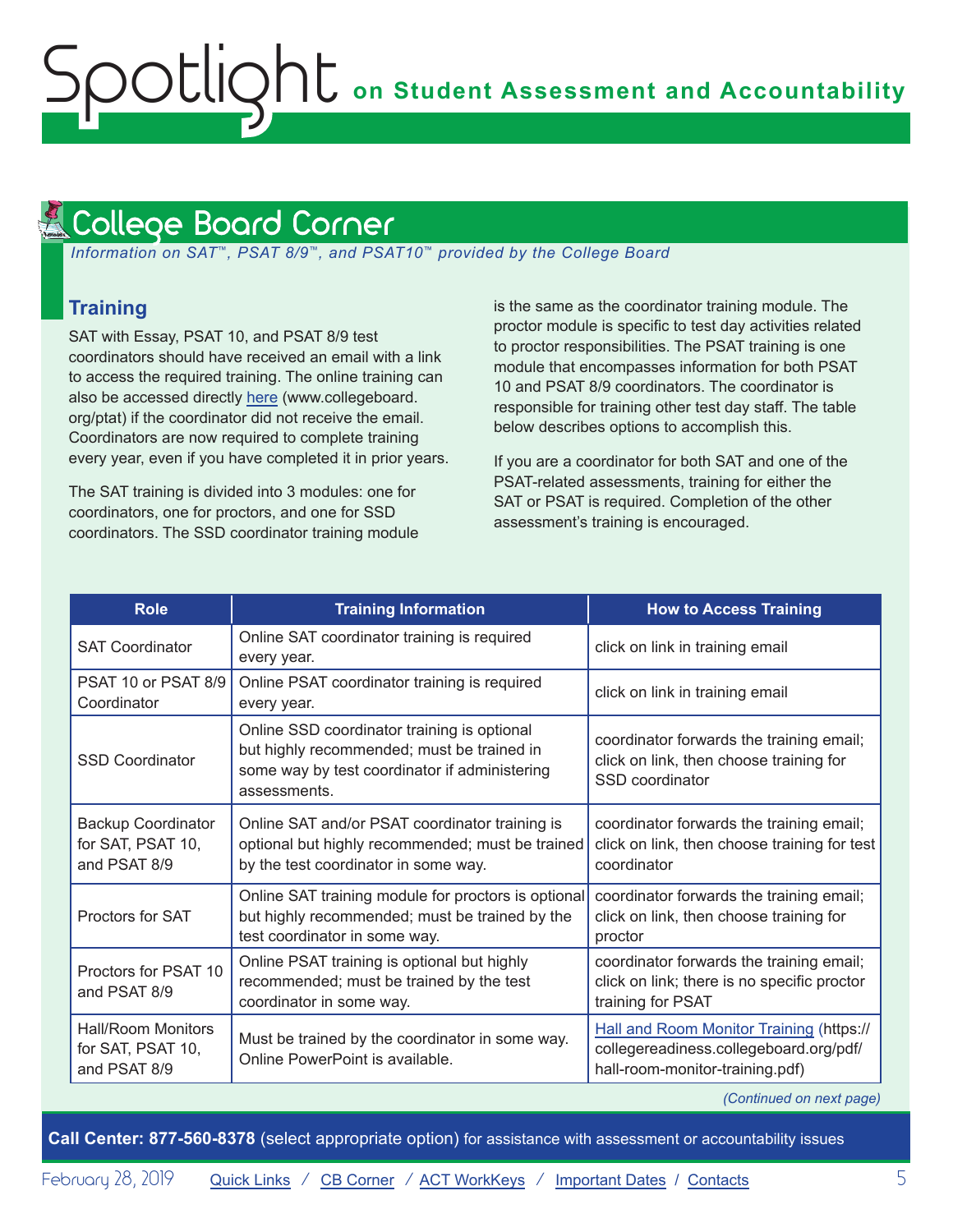### **Translated Test Directions**

The PDFs of translated test directions for use by English Learners (EL) on the SAT with Essay, PSAT 10, and PSAT 8/9 are now available for schools to download and print, to provide to students on test day. Printed translated test directions will not be shipped to schools.

**IMPORTANT NOTE:** The translated test directions are not Michigan-specific but will provide all relevant directions for students. The directions are also provided using only the standard script, so test coordinators and proctors should make sure students understand they should pay attention to the timing instructions provided verbally and written on the board.

To access translated test directions, go to:

[SAT](https://collegereadiness.collegeboard.org/sat/k12-educators/sat-school-day/downloads) (https://collegereadiness.collegeboard.org/sat/k12 educators/sat-school-day/downloads)

[PSAT 10](https://collegereadiness.collegeboard.org/psat-nmsqt-psat-10/k12-educators/resource-library) (https://collegereadiness.collegeboard.org/ psat-nmsqt-psat-10/k12-educators/resource-library)

[PSAT 8/9](https://collegereadiness.collegeboard.org/psat-nmsqt-psat-10/k12-educators/resource-library) (https://collegereadiness.collegeboard.org/ psat-8-9/k12-educators/resource-library)

### **Testing Tips Webinar**

A live webinar to assist SAT with Essay, PSAT 10, and PSAT 8/9 coordinators with helpful hints for planning for an effective preadministration session and test day will be held on **March 28, 2019, from 3:00-4:00 PM**. If you cannot attend the live presentation, it will be recorded and available on the [MME web page](www.michigan.gov/mme) (www.michigan. gov/mme) and the [College Board Michigan web page](http://www.collegeboard.org/michigan) (www.collegeboard.org/michigan) at a later date. Click [here to register](http://www.tinyurl.com/2019MITestingTips) (www.tinyurl.com/2019MITestingTips).

### **Coming Soon**

- Preadministration and test materials arrive the week of **March 18, 2019**.
- Additional material order window opens in the OEAA Secure Site on **March 20, 2019**.

### **Questions about Spring PSAT 8/9, PSAT 10, or SAT?**

- call the Michigan Educator Hotline: 866-870-3127 (select Option 1)
- email [michiganadministratorsupport@](mailto:michiganadministratorsupport%40collegeboard.org?subject=) [collegeboard.org](mailto:michiganadministratorsupport%40collegeboard.org?subject=)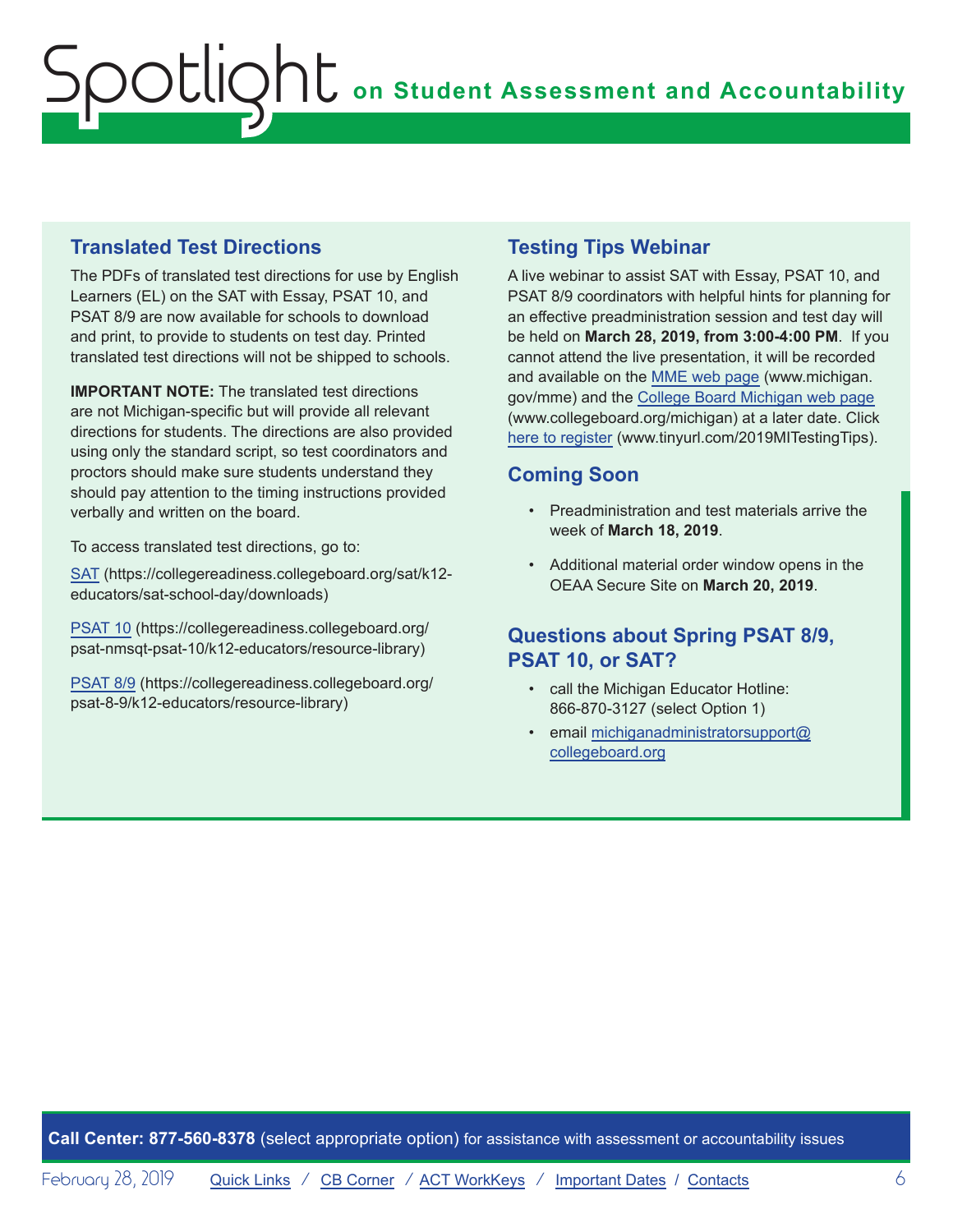<span id="page-6-1"></span><span id="page-6-0"></span>**ACT** 

Information on ACT WorkKeys<sup>®</sup> provided by the ACT<sup>®</sup>.

## Reminders **Test Materials Shipments**

Standard time and accommodations test materials for the April 10, 2019 test day will be shipped for delivery to schools, either the week of **March 11, 2019** or **March 18, 2019**, as selected by the school on the Manage Participation screen in PearsonAccess<sup>next</sup>.

FedEx tracking information will be available beginning **March 11, 2019** on the **Material Order Summary Report** page on the OEAA Secure Site. You can access the Material Order Summary Report under the Assessment Registration menu and then the sub-menu of Material Orders.

Be sure to check the materials within 24 hours of receipt using the guidelines found in the [ACT Test](https://www.act.org/content/dam/act/secured/documents/pdfs/state-district-test-coordinator-paper-test.pdf)  [Coordinator Information Manual](https://www.act.org/content/dam/act/secured/documents/pdfs/state-district-test-coordinator-paper-test.pdf) (https://www.act.org/ content/dam/act/secured/documents/pdfs/state-districttest-coordinator-paper-test.pdf). This manual is posted on the [ACT state testing website](http://www.act.org/stateanddistrict/michigan) (http://www.act.org/ stateanddistrict/michigan) on the **WorkKeys on Paper**  page in the **Administration** stage.

If after checking in your test materials you find the number of examinees scheduled to test on the initial test day exceeds the number of test materials received, you will need to order additional ACT WorkKeys materials through the [OEAA Secure Site](http://www.michigan.gov/oeaa-secure) (www.michigan.gov/ oeaa-secure) beginning **Wednesday, March 20, 2019** through the following **Wednesday, March 28, 2019 at 5:00 PM ET**.

Instructions for the Additional Material Order function can be found on the [Secure Site Training web page](http://www.michigan.gov/securesitetraining) (www.michigan.gov/securesitetraining).

If you are missing any materials that are not orderable via the OEAA Secure Site—such as FedEx return labels, Test Administration Forms, return polymailers, etc.—call ACT for resolution.

### **Testing Staff Requirements**

The ACT WorkKeys test coordinators are responsible for selecting their test day staff, using the guidelines detailed in the [ACT Test Coordinator Information Manual](https://www.act.org/content/dam/act/secured/documents/pdfs/state-district-test-coordinator-paper-test.pdf) posted on the [ACT state testing website](http://www.act.org/stateanddistrict/michigan) (http://www. act.org/stateanddistrict/michigan) on the **WorkKeys on Paper** page in the **Administration** stage.

#### **Test day staff include:**

- **ACT WorkKeys Test Coordinator** who has overall responsibility for coordinating test site operations and ensures that students testing at your school test under the same conditions as students at every other school.
- Substitute Test Coordinator who will act as the ACT WorkKeys Test Coordinator if the original coordinator is unable to serve on test day.
- **Accommodations Test Coordinator**  who will assist with administering the accommodations and English Learner supports.
- **Room Supervisors**  who will assist the ACT WorkKeys Test Coordinator in preparing for test day, checking in students, administering the tests, and returning all test materials.
- **Proctors**  who will assist the ACT WorkKeys Test Coordinator and Room Supervisors in preparing for test day, checking in students, administering the tests, and returning all test materials. Proctors are also responsible for actively monitoring students during testing and reporting prohibited behavior. The number of proctors required in a testing room is proportional to the number of students testing.

*(Continued on next page)*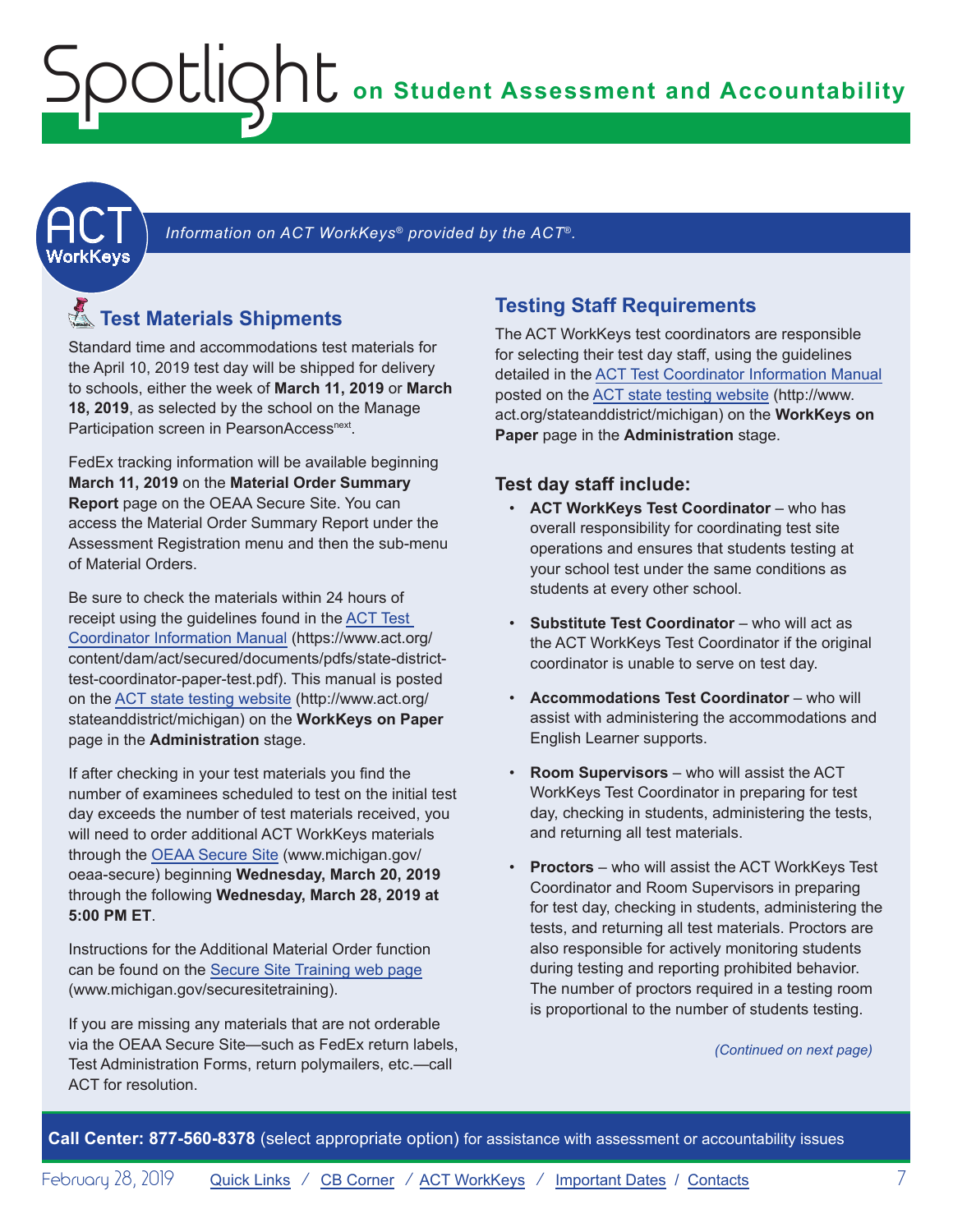To protect your staff (including athletic coaches) and your relatives or wards from conflicts of interest or allegations of impropriety, there are strict guidelines on who may and may not serve as ACT WorkKeys testing staff. These guidelines begin on page 12 of the [ACT](https://www.act.org/content/dam/act/secured/documents/pdfs/state-district-test-coordinator-paper-test.pdf)  [Test Coordinator Information Manual.](https://www.act.org/content/dam/act/secured/documents/pdfs/state-district-test-coordinator-paper-test.pdf) Student's scores will be canceled if any of these policies are violated.

The [MDE Assessment Integrity Guide](https://www.michigan.gov/documents/mde/Assessment_Integrity_Guide_291950_7.pdf) located on the [MME web page](www.michigan.gov/mme) under the **M-STEP Grade 11 Science and Social Studies** section provides additional guidance on the identification of testing personnel.

The full list of responsibilities for each role listed above begins on page 14 of the [ACT Test Coordinator](https://www.act.org/content/dam/act/secured/documents/pdfs/state-district-test-coordinator-paper-test.pdf)  [Information Manual.](https://www.act.org/content/dam/act/secured/documents/pdfs/state-district-test-coordinator-paper-test.pdf)

### **Training ACT WorkKeys Testing Staff**

The ACT WorkKeys test coordinator is required to hold a training session before test day to ensure testing staff understand their responsibilities and are prepared for test day activities. In addition, on each test day morning, the ACT WorkKeys test coordinator is required to hold a briefing session to discuss any site-specific information, last-minute issues that arise, or concerns that staff members may have.

**A Training Session Outline and Topics for Discussion** list is available in the [ACT WorkKeys](http://www.act.org/content/dam/act/secured/documents/pdfs/WK-Admin-SD-Std-Time-Paper-Secured.pdf)  [Administration - Standard Time Paper](http://www.act.org/content/dam/act/secured/documents/pdfs/WK-Admin-SD-Std-Time-Paper-Secured.pdf) and the [ACT](http://www.act.org/content/dam/act/secured/documents/pdfs/WK-Admin-SD-Accoms-Secured.pdf)  [WorkKeys Administration Manual for Accommodations](http://www.act.org/content/dam/act/secured/documents/pdfs/WK-Admin-SD-Accoms-Secured.pdf)  [and English Learner Supports](http://www.act.org/content/dam/act/secured/documents/pdfs/WK-Admin-SD-Accoms-Secured.pdf) manuals posted on the [ACT state testing website](http://www.act.org/stateanddistrict/michigan) (www.act.org/stateanddistrict/ michigan) on the **WorkKeys on Paper** page in the **Administration** stage.

For all upcoming events and deadlines, be sure to reference the following documents:

- [ACT WorkKeys Schedule of Events](http://www.act.org/content/dam/act/unsecured/documents/ScheduleofEventsWorkKeys-MI.pdf), posted on the [ACT state testing website](http://www.act.org/stateanddistrict/michigan) (www.act.org/ stateanddistrict/michigan) on the **WorkKeys on Paper** page.
- [MME and PSAT List of Important Dates,](https://www.michigan.gov/documents/mde/MME_List_of_Important_Dates_634790_7.pdf) found on the [MME web page](www.michigan.gov/mme) (www.michigan.gov/mme) under **General information**.

## **Contacting ACT**

If you have questions, you may:

- 1. contact ACT via the [Contact Us web page](http://www.act.org/aap/state/contact.html) ([www.act.org/aap/state/contact.html\)](www.act.org/aap/state/contact.html)
- 2. call ACT at 800-553-6244, 9:30 AM 6:00 PM ET
	- standard time: ext. 2800
	- accommodations: ext. 1788
- 3. email accommodations questions to [ACTStateAccoms@act.org](mailto:ACTStateAccoms%40act.org?subject=)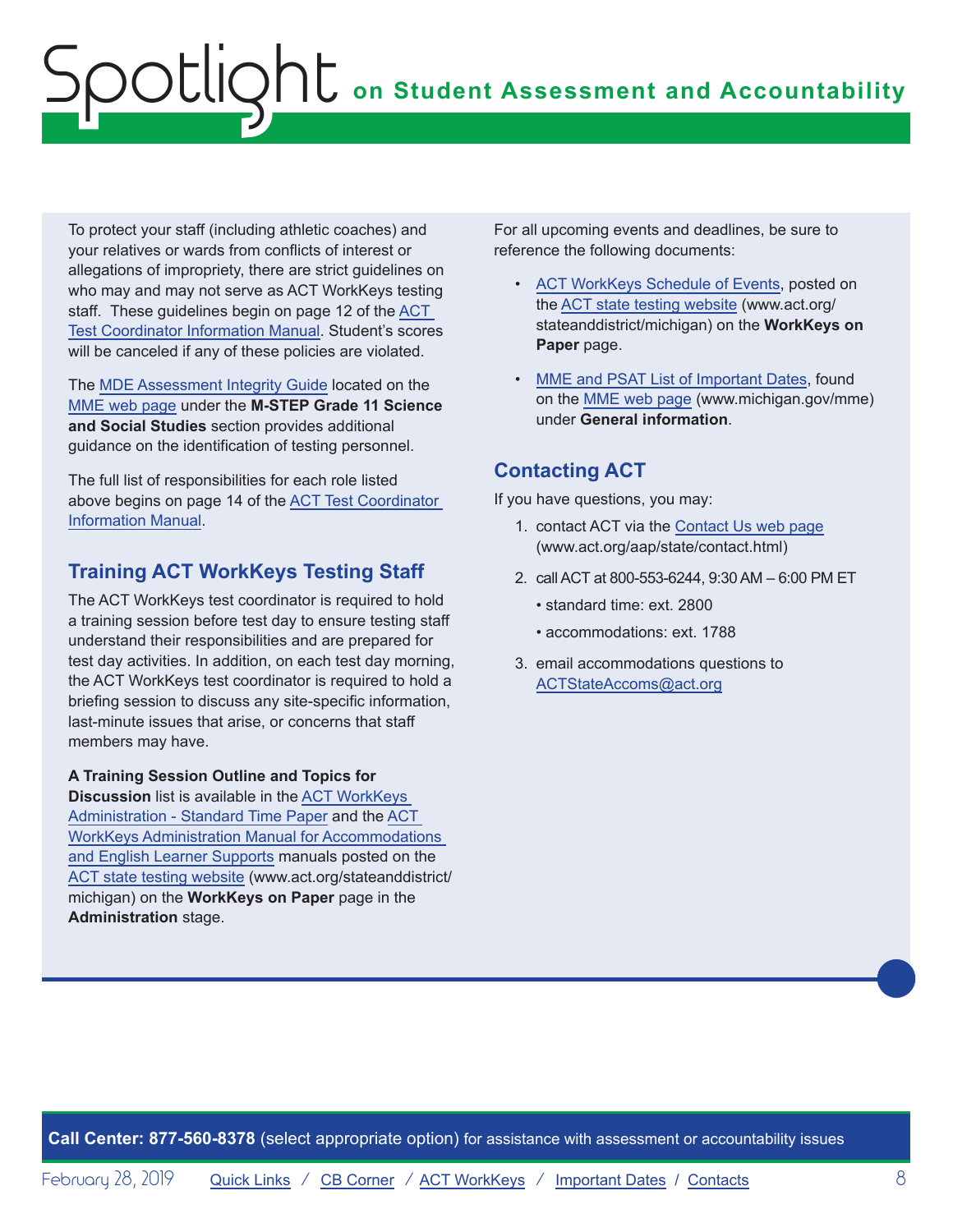# <span id="page-8-1"></span><span id="page-8-0"></span>**Important Dates**

## **Approaching Deadlines!**

#### **Thursday, March 7, 2019:**

• Alternate INSIGHT Availability requests for schools with regular instructional hours after 4:00 PM that plan to schedule **M-STEP** or **MI-Access** test sessions to extend beyond 4:00 PM **CLOSES**. [Submit request](https://baameap.wufoo.com/forms/alternate-insight-availability-request-zsjan7c1lla3h2/) (https://baameap.wufoo.com/forms/alternate-insightavailability-request-zsjan7c1lla3h2/)

## **Coming Next Week . . .**

#### **March 5, 2019 from 10:00–11:00 AM**

• **M-STEP** District and Building Coordinator Training for Online Testing Webinar: Click to Join

(presentations will be available prior to training)

- Meeting number: 283 759 317
- Meeting password: Spring2019

#### **March 6, 2019 from 10:00–11:00 AM**

- **MI-Access** District and Building Coordinator Training for Online Testing Webinar: Click to Join (presentations will be available prior to training)
- Meeting number: 288 641 391
- Meeting password: Spring2019

#### **March 7, 2019 from 10:00–11:00 AM**

- **Early Literacy and Mathematics** District and Building Coordinator Training for Online Testing Webinar: Click to Join (presentations will be available prior to training)
- Meeting number: 286 482 841
- Meeting password: Spring2019

## **March 2019**

## **Early Literacy and Mathematics, M-STEP, and MI-Access**

#### **Now – May 24, 2019:**

• Off-Site Test Administration request window for individual students, such as homebound or students expelled with services, for **M-STEP, MI-Access,**  and **Early Literacy and Mathematics Benchmark Assessments**

### **WIDA**

#### **Now – March 22, 2019:**

• Off-Site Test Administration request window for individual students, such as homebound or students expelled with services, for **WIDA**

#### **Now – March 22, 2019:**

• Window for Test Setup in **WIDA AMS**

#### **Now – March 22, 2019:**

• **WIDA ACCESS for ELLs** and **WIDA Alternate ACCESS for ELLs** Test Administration Window

## **SAT and PSAT**

#### **March 20, 2019 – March 28, 2019**

• Additional material order window in the OEAA Secure Site for **SAT with Essay**, **PSAT 10**, and **PSAT 8/9** standard test books, answer sheets, and manuals.

*(Continued on next page)*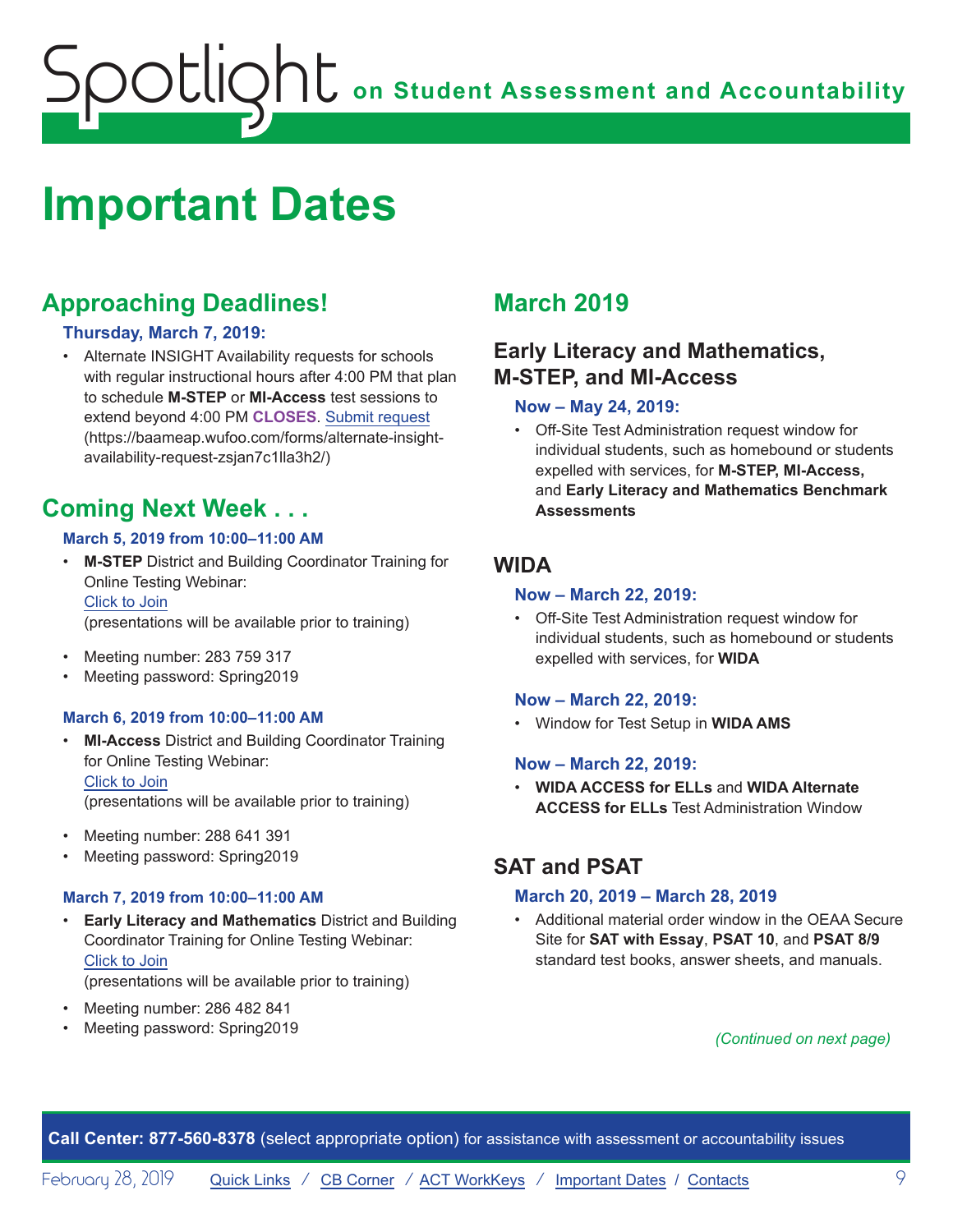## **ACT WorkKeys**

#### **Now – April 19, 2019:**

• Off-Site Test Administration request window for individual students, such as homebound or students expelled with services, for **ACT WorkKeys**

#### **Tuesday, March 19, 2019, 3:30–4:30 PM:**

• **ACT WorkKeys Q&A Webinar #2 –** [Register here](https://event.on24.com/wcc/r/1865113/9AB75EE59E7C30D14F6B8B094D9374CF) (https://event.on24.com/wcc/r/1865113/9AB75EE59E 7C30D14F6B8B094D9374CF)

> Click on the icon below to access the **Assessment Coordinator Training Guide** or go to any assessment web page and look for the icon.